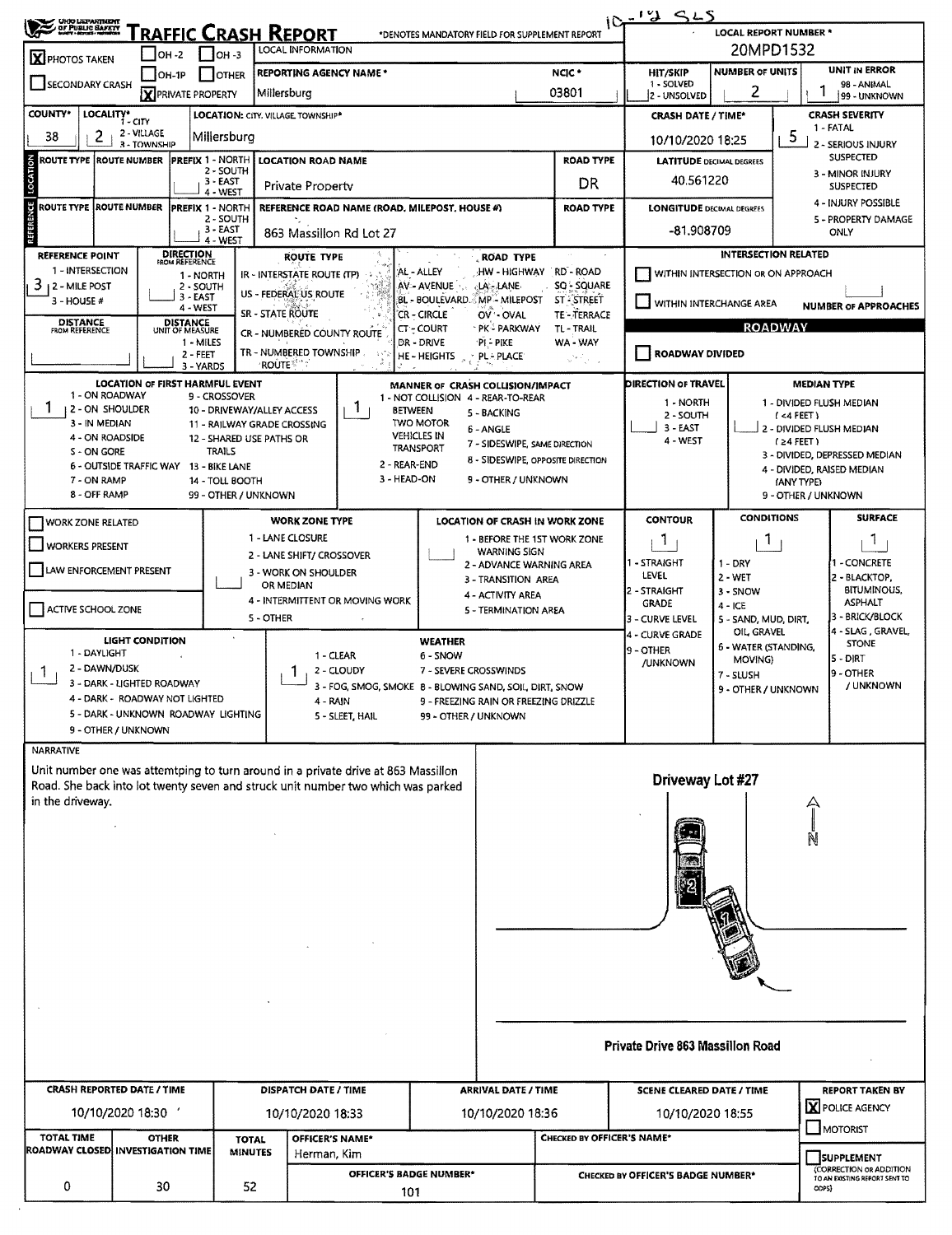|                                                                                                                                                                                                                                                          | <b>CHOO DESPARTMENT</b><br>OF PUBLIC BAFETY                      |                                                           | <b>LOCAL REPORT NUMBER</b> |                                                                                |                           |                                                     |                                             |                                   |                                                                  |  |  |  |  |
|----------------------------------------------------------------------------------------------------------------------------------------------------------------------------------------------------------------------------------------------------------|------------------------------------------------------------------|-----------------------------------------------------------|----------------------------|--------------------------------------------------------------------------------|---------------------------|-----------------------------------------------------|---------------------------------------------|-----------------------------------|------------------------------------------------------------------|--|--|--|--|
|                                                                                                                                                                                                                                                          |                                                                  |                                                           | 20MPD1532                  |                                                                                |                           |                                                     |                                             |                                   |                                                                  |  |  |  |  |
| UNIT#                                                                                                                                                                                                                                                    | OWNER NAME: LAST, FIRST, MIDDLE (CI SAME AS DRIVER)              |                                                           | DAMAGE                     |                                                                                |                           |                                                     |                                             |                                   |                                                                  |  |  |  |  |
|                                                                                                                                                                                                                                                          | KIMBERLIN, COURTNEY, B                                           |                                                           |                            |                                                                                |                           | 330-763-1746                                        |                                             |                                   | DAMAGE SCALE                                                     |  |  |  |  |
|                                                                                                                                                                                                                                                          | OWNER ADDRESS: STREET, CITY, STATE, ZIP ( C) SAME AS DRIVER)     |                                                           |                            |                                                                                |                           |                                                     |                                             | 1 - NONE<br>2<br>2 - MINOR DAMAGE | 3 - FUNCTIONAL DAMAGE<br>4 - DISABLING DAMAGE                    |  |  |  |  |
|                                                                                                                                                                                                                                                          | 755 N MAIN STREET, KILLBUCK, OH, 44637                           |                                                           |                            |                                                                                |                           |                                                     |                                             |                                   | 9 - UNKNOWN                                                      |  |  |  |  |
|                                                                                                                                                                                                                                                          | <b>COMMERCIAL CARRIER: NAME, ADDRESS, CITY, STATE, ZIP</b>       |                                                           |                            |                                                                                |                           |                                                     | COMMERCIAL CARRIER PHONE, INCLUDE AREA CODE | <b>DAMAGED AREA(S)</b>            |                                                                  |  |  |  |  |
|                                                                                                                                                                                                                                                          | LP STATE   LICENSE PLATE #                                       |                                                           |                            | <b>VEHICLE IDENTIFICATION #</b>                                                |                           | <b>VEHICLE YEAR</b>                                 | <b>VEHICLE MAKE</b>                         | INDICATE ALL THAT APPLY           |                                                                  |  |  |  |  |
| OH.                                                                                                                                                                                                                                                      | JBM1891                                                          |                                                           |                            | 1/8HG48K88C198468                                                              |                           | 2008                                                | JEEP                                        | 12                                |                                                                  |  |  |  |  |
| <b>X</b> INSURANCE                                                                                                                                                                                                                                       | <b>INSURANCE COMPANY</b>                                         |                                                           |                            | <b>INSURANCE POLICY #</b>                                                      |                           | <b>COLOR</b>                                        | <b>VEHICLE MODEL</b>                        |                                   |                                                                  |  |  |  |  |
|                                                                                                                                                                                                                                                          | ERIE                                                             |                                                           |                            | Q095707624                                                                     |                           | BLK                                                 | COMMANDER                                   |                                   |                                                                  |  |  |  |  |
|                                                                                                                                                                                                                                                          | <b>TYPE OF USE</b>                                               | IN EMERGENCY                                              |                            | US DOT #                                                                       |                           | <b>TOWED BY: COMPANY NAME</b>                       |                                             |                                   |                                                                  |  |  |  |  |
| COMMERCIAL                                                                                                                                                                                                                                               | GOVERNMENT                                                       | <b>RESPONSE</b><br># OCCUPANTS                            |                            | <b>VEHICLE WEIGHT GVWR/GCWR</b>                                                | <b>HAZARDOUS MATERIAL</b> |                                                     |                                             |                                   |                                                                  |  |  |  |  |
| <b>INTERLOCK</b><br><b>DEVICE</b>                                                                                                                                                                                                                        | HIT/SKIP UNIT                                                    |                                                           |                            | $1 - 510K$ LBS.<br>2 - 10.001 - 26K LBS.                                       |                           | <b>TMATERIAL</b><br><b>CLASS #</b><br>RELEASED      | PLACARD ID#                                 |                                   |                                                                  |  |  |  |  |
| EQUIPPED                                                                                                                                                                                                                                                 |                                                                  |                                                           |                            | $3 - 26K$ LBS.                                                                 |                           | PLACARD                                             |                                             |                                   |                                                                  |  |  |  |  |
| 12 - GOLF CART<br>1 - PASSENGER CAR<br>6 - VAN (9-15 SEATS)<br>18 - LIMO (LIVERY VEHICLE)<br>23 - PEDESTRIAN/SKATER<br>12<br>2 - PASSENGER VAN<br>7 - MOTORCYCLE 2-WHEELED<br>13 - SNOWMOBILE<br>24 - WHEELCHAIR (ANY TYPE)<br>19 - BUS (16+ PASSENGERS) |                                                                  |                                                           |                            |                                                                                |                           |                                                     |                                             |                                   |                                                                  |  |  |  |  |
| 3.                                                                                                                                                                                                                                                       | (MINIVAN)                                                        | 8 - MOTORCYCLE 3-WHEELED                                  |                            | 14 - SINGLE UNIT<br><b>TRUCK</b>                                               | <b>20 - OTHER VEHICLE</b> |                                                     | 25 - OTHER NON-MOTORIST                     |                                   | 10                                                               |  |  |  |  |
|                                                                                                                                                                                                                                                          | UNIT TYPE 3 - SPORT UTILITY<br><b>AEHICLE</b>                    | 9 - AUTOCYCLE<br>10 - MOPED OR MOTORIZED                  |                            | 15 - SEMI-TRACTOR                                                              | 21 - HEAVY EQUIPMENT      |                                                     | 26 - BICYCLE                                |                                   |                                                                  |  |  |  |  |
|                                                                                                                                                                                                                                                          | 4 - PICK UP<br>S - CARGO VAN                                     | <b>BICYCLE</b><br>11 - ALL TERRAIN VEHICLE                |                            | 16 - FARM EQUIPMENT<br>17 - MOTORHOME                                          |                           | 22 - ANIMAL WITH RIDER OR<br>ANIMAL-DRAWN VEHICLE   | 27 - TRAIN<br>99 - UNKNOWN OR HIT/SKIP      |                                   |                                                                  |  |  |  |  |
|                                                                                                                                                                                                                                                          | (ATV/UTV)                                                        |                                                           |                            |                                                                                |                           |                                                     |                                             |                                   |                                                                  |  |  |  |  |
|                                                                                                                                                                                                                                                          | # OF TRAILING UNITS                                              |                                                           |                            |                                                                                |                           |                                                     |                                             | 12                                | 12                                                               |  |  |  |  |
|                                                                                                                                                                                                                                                          | WAS VEHICLE OPERATING IN AUTONOMOUS<br>MODE WHEN CRASH OCCURRED? |                                                           | 0                          | 0 - NO AUTOMATION                                                              |                           | 3 - CONDITIONAL AUTOMATION 9 - UNKNOWN              |                                             |                                   |                                                                  |  |  |  |  |
| 2                                                                                                                                                                                                                                                        | -YES 2-NO 9-OTHER/UNKNOWN                                        |                                                           |                            | 1 - DRIVER ASSISTANCE<br>AUTONOMOUS 2 - PARTIAL AUTOMATION 5 - FULL AUTOMATION |                           | 4 - HIGH AUTOMATION                                 |                                             |                                   |                                                                  |  |  |  |  |
|                                                                                                                                                                                                                                                          |                                                                  |                                                           | MODE LEVEL                 |                                                                                |                           |                                                     |                                             |                                   |                                                                  |  |  |  |  |
|                                                                                                                                                                                                                                                          | 1 - NONE<br>2 - TAXI                                             | 6 - BUS - CHARTER/TOUR<br>7 - BUS - INTERCITY             |                            | 11 FIRE<br>12 - MILITARY                                                       | 16 - FARM                 | 17 - MOWING                                         | 21 - MAIL CARRIER<br>99 - OTHER / UNKNOWN   |                                   |                                                                  |  |  |  |  |
|                                                                                                                                                                                                                                                          | 3 - ELECTRONIC RIDE<br><b>SHARING</b>                            | 8 - BUS - SHUTTLE                                         |                            | 13 - POLICE                                                                    |                           | 18 - SNOW REMOVAL                                   |                                             |                                   |                                                                  |  |  |  |  |
| <b>SPECIAL</b><br><b>FUNCTION</b>                                                                                                                                                                                                                        | 4 - SCHOOL TRANSPORT                                             | 9 - BUS - OTHER<br>10 - AMBULANCE                         |                            | <b>14 - PUBLIC UTILITY</b><br>15 - CONSTRUCTION EQUIP.                         |                           | 19 - TOWING<br>20 - SAFETY SERVICE                  |                                             |                                   |                                                                  |  |  |  |  |
|                                                                                                                                                                                                                                                          | 5 - BUS - TRANSIT/COMMUTER                                       |                                                           |                            |                                                                                |                           | PATROL                                              |                                             |                                   | 12                                                               |  |  |  |  |
|                                                                                                                                                                                                                                                          | 1 - NO CARGO BODY TYPE<br>/ NOT APPLICABLE                       | 4 - LOGGING<br>S - INTERMODAL                             |                            | 7 - GRAIN/CHIPS/GRAVEL                                                         | $11 - DUMP$               |                                                     | 99 - OTHER / UNKNOWN                        |                                   |                                                                  |  |  |  |  |
| CARGO                                                                                                                                                                                                                                                    | $2 - 8US$                                                        | <b>CONTAINER CHASSIS</b>                                  |                            | $8 - POLE$<br>9 - CARGO TANK                                                   |                           | <b>12 - CONCRETE MIXER</b><br>13 - AUTO TRANSPORTER |                                             |                                   | ₩<br>9<br>9<br>-3<br>-3                                          |  |  |  |  |
| <b>BODY</b><br><b>TYPE</b>                                                                                                                                                                                                                               | 3 - VEHICLE TOWING<br>ANOTHER MOTOR VEHICLE                      | 6 - CARGOVAN<br>/ENCLOSED BOX                             |                            | 10 - FLAT BED                                                                  |                           | 14 - GARBAGE/REFUSE                                 |                                             |                                   | Θ                                                                |  |  |  |  |
|                                                                                                                                                                                                                                                          | 1 - TURN SIGNALS                                                 | 4 - BRAKES                                                |                            | 7 - WORN OR SLICK TIRES                                                        |                           | <b>9 - MOTOR TROUBLE</b>                            | 99 - OTHER / UNKNOWN                        |                                   |                                                                  |  |  |  |  |
| <b>VEHICLE</b>                                                                                                                                                                                                                                           | 2 - HEAD LAMPS<br>3 - TAIL LAMPS                                 | 5 - STEERING<br><b>6 - TIRE BLOWOUT</b>                   |                            | 8 - TRAILER EQUIPMENT<br>DEFECTIVE                                             |                           | 10 - DISABLED FROM PRIOR<br><b>ACCIDENT</b>         |                                             |                                   |                                                                  |  |  |  |  |
| DEFECTS                                                                                                                                                                                                                                                  |                                                                  |                                                           |                            |                                                                                |                           |                                                     |                                             | $\Box$ - NO DAMAGE [0]            | U-UNDERCARRIAGE [14]                                             |  |  |  |  |
|                                                                                                                                                                                                                                                          | 1 - INTERSECTION -<br>MARKED CROSSWALK                           | 4 - MIDBLOCK -<br>MARKED CROSSWALK                        |                            | 7 - SHOULDER/ROADSIDE                                                          |                           | 10 - DRIVEWAY ACCESS                                | 99 - OTHER / UNKNOWN                        | $\Box$ -TOP [13]                  | $\Box$ - ALL AREAS [ 15 ]                                        |  |  |  |  |
| NON-                                                                                                                                                                                                                                                     | 2 - INTERSECTION -                                               | S-TRAVEL LANE -                                           |                            | 8 - SIDEWALK<br>9 - MEDIAN/CROSSING                                            |                           | 11 - SHARED USE PATHS<br>OR TRAILS                  |                                             |                                   |                                                                  |  |  |  |  |
| MOTORIST<br>LOCATION                                                                                                                                                                                                                                     | UNMARKED CROSSWALK<br>3 - INTERSECTION - OTHER                   | OTHER LOCATION<br><b>6 - BICYCLE LANE</b>                 |                            | <b>ISLAND</b>                                                                  |                           | 12 - FIRST RESPONDER<br>AT INCIDENT SCENE           |                                             |                                   | $\Box$ - UNIT NOT AT SCENE [ 16 ]                                |  |  |  |  |
|                                                                                                                                                                                                                                                          | 1 - NON-CONTACT                                                  | 1 - STRAIGHT AHEAD                                        |                            | 9 - LEAVING TRAFFIC                                                            |                           | 15 - WALKING, RUNNING,<br>JOGGING, PLAYING          | 21 - STANDING OUTSIDE                       |                                   | <b>INITIAL POINT OF CONTACT</b>                                  |  |  |  |  |
| 3                                                                                                                                                                                                                                                        | 2 - NON-COLLISION<br>2                                           | 2 - BACKING<br>3 - CHANGING LANES                         |                            | LANE<br>10 - PARKED                                                            |                           | 16 - WORKING                                        | DISABLED VEHICLE<br>99 - OTHER / UNKNOWN    | 0 - NO DAMAGE                     | 14 - UNDERCARRIAGE                                               |  |  |  |  |
|                                                                                                                                                                                                                                                          | 3 - STRIKING                                                     | 4 - OVERTAKING/PASSING<br>PRE-CRASH 5 - MAKING RIGHT TURN |                            | 11 - SLOWING OR STOPPED<br>IN TRAFFIC                                          |                           | 17 - PUSHING VEHICLE<br>18 - APPROACHING OR         |                                             | 5                                 | 1-12 - REFER TO UNIT 15 - VEHICLE NOT AT SCENE<br><b>DIAGRAM</b> |  |  |  |  |
| <b>ACTION</b>                                                                                                                                                                                                                                            | 4 - STRUCK<br><b>S-BOTH STRIKING</b>                             | <b>ACTIONS 6 - MAKING LEFT TURN</b>                       |                            | 12 - DRIVERLESS                                                                |                           | LEAVING VEHICLE                                     |                                             | 13 - TOP                          | 99 - UNKNOWN                                                     |  |  |  |  |
|                                                                                                                                                                                                                                                          | & STRUCK                                                         | 7 - MAKING U-TURN<br><b>B-ENTERING TRAFFIC</b>            |                            | 13 - NEGOTIATING A CURVE<br>14 - ENTERING OR CROSSING 20 - OTHER NON-MOTORIST  |                           | 19 - STANDING                                       |                                             |                                   |                                                                  |  |  |  |  |
|                                                                                                                                                                                                                                                          | 9 - OTHER / UNKNOWN<br>1 - NONE                                  | LANE                                                      |                            | SPECIFIED LOCATION<br>8 - FOLLOWING TOO CLOSE 13 - IMPROPER START FROM         |                           | 18 - OPERATING DEFECTIVE                            | 23 - OPENING DOOR INTO                      |                                   | TRAFFIC                                                          |  |  |  |  |
|                                                                                                                                                                                                                                                          | 2 - FAILURE TO YIELD                                             | /ACDA                                                     |                            | A PARKED POSITION                                                              |                           | <b>EQUIPMENT</b>                                    | ROADWAY                                     | TRAFFICWAY FLOW<br>1 - ONE WAY    | <b>TRAFFIC CONTROL</b><br>1 - ROUNDABOUT 4 - STOP SIGN           |  |  |  |  |
| 12                                                                                                                                                                                                                                                       | 3 - RAN RED LIGHT<br>4 - RAN STOP SIGN                           | 9 - IMPROPER LANE<br>CHANGE                               |                            | 14 - STOPPED OR PARKED<br><b>ILLEGALLY</b>                                     |                           | 19 - LOAD SHIFTING<br>/FALLING/SPILLING             | 99 - OTHER IMPROPER<br>ACTION               | 2 - TWO-WAY<br>2                  | 2 - SIGNAL<br>S - YIELD SIGN<br>6                                |  |  |  |  |
|                                                                                                                                                                                                                                                          | 5 - UNSAFE SPEED<br>CONTRIBUTING 6 - IMPROPER TURN               | 10 - IMPROPER PASSING<br>11 - DROVE OFF ROAD              |                            | 15 - SWERVING TO AVOID<br>16 - WRONG WAY                                       |                           | 20 - IMPROPER CROSSING<br>21 - LYING IN ROADWAY     |                                             |                                   | 3 - FLASHER<br><b>6 - NO CONTROL</b>                             |  |  |  |  |
|                                                                                                                                                                                                                                                          | CIRCUMSTANCES 7 - LEFT OF CENTER                                 | 12 - IMPROPER BACKING                                     |                            | 17 - VISION OBSTRUCTION                                                        |                           | 22 - NOT DISCERNIBLE                                |                                             | # OF THROUGH LANES                | <b>RAIL GRADE CROSSING</b>                                       |  |  |  |  |
|                                                                                                                                                                                                                                                          | <b>SEOUENCE OF EVENTS</b>                                        |                                                           |                            |                                                                                |                           |                                                     |                                             | <b>ON ROAD</b>                    | 1 - NOT INVLOVED<br>2 - INVOLVED-ACTIVE CROSSING                 |  |  |  |  |
|                                                                                                                                                                                                                                                          | person er<br>1 - OVERTURN/ROLLOVER                               | 7 - SEPARATION OF UNITS                                   |                            | : EVENTS<br>12 - DOWNHILL RUNAWAY                                              |                           | 19 - ANIMAL -OTHER                                  | 23 - STRUCK BY FALLING,                     | $\mathbf{2}$                      | 3 - INVOLVED-PASSIVE CROSSING                                    |  |  |  |  |
| 21                                                                                                                                                                                                                                                       | 2 - FIRE/EXPLOSION                                               | 8 - RAN OFF ROAD RIGHT                                    |                            | 13 - OTHER NON-COLLISION 20 - MOTOR VEHICLE IN                                 |                           |                                                     | SHIFTING CARGO OR                           |                                   | UNIT / NON-MOTORIST DIRECTION                                    |  |  |  |  |
|                                                                                                                                                                                                                                                          | 3 - IMMERSION<br>4 - JACKKNIFE                                   | 9 - RAN OFF ROAD LEFT<br>10 - CROSS MEDIAN                |                            | 14 - PEDESTRIAN<br>15 - PEDALCYCLE                                             |                           | TRANSPORT<br>21 - PARKED MOTOR                      | ANYTHING SET IN<br>MOTION BY A MOTOR        |                                   | 1 - NORTH<br>S-NORTHEAST                                         |  |  |  |  |
| 2                                                                                                                                                                                                                                                        | 5 - CARGO / EQUIPMENT<br>LOSS OR SHIFT                           | 11 - CROSS CENTERLINE -<br><b>OPPOSITE DIRECTION</b>      |                            | <b>16 - RAILWAY VEHICLE</b><br>17 - ANIMAL - FARM                              |                           | <b>AEHICLE</b><br>22 - WORK ZONE                    | <b>VEHICLE</b><br>24 - OTHER MOVABLE        |                                   | 2 - SOUTH<br><b>6 - NORTHWEST</b>                                |  |  |  |  |
| 3                                                                                                                                                                                                                                                        | 6 - EQUIPMENT FAILURE                                            | OF TRAVEL                                                 |                            | 18 - ANIMAL - DEER                                                             |                           | MAINTENANCE<br>EQUIPMENT                            | OBJECT                                      | $FROM$ $7$<br>TO !                | $3 - EAST$<br>7 - SOUTHEAST<br>b<br>4 - WEST<br>8 - SOUTHWEST    |  |  |  |  |
|                                                                                                                                                                                                                                                          | <b>Service Advisers</b>                                          |                                                           |                            | COLLISION WITH FIXED OBJECT - STRUCK                                           |                           | in the case                                         | sales contact the big acquired              |                                   | 9 - OTHER / UNKNOWN                                              |  |  |  |  |
| 4                                                                                                                                                                                                                                                        | 25 - IMPACT ATTENUATOR 31 - GUARDRAIL END<br>/ CRASH CUSHION     | 32 - PORTABLE BARRIER                                     |                            | 38 - OVERHEAD SIGN POST<br>39 - LIGHT / LUMINARIES                             | 46 - FENCE                | 45 - EMBANKMENT                                     | <b>S2 - BUILDING</b><br>53 - TUNNEL         | <b>UNIT SPEED</b>                 | DETECTED SPEED                                                   |  |  |  |  |
|                                                                                                                                                                                                                                                          | 26 - BRIDGE OVERHEAD<br><b>STRUCTURE</b>                         | 33 - MEDIAN CABLE BARRIER<br>34 - MEDIAN GUARDRAIL        |                            | <b>SUPPORT</b><br>40 - UTILITY POLE                                            | <b>48 - TREE</b>          | 47 - MAILBOX                                        | 54 - OTHER FIXED<br>OBJECT                  |                                   |                                                                  |  |  |  |  |
| 5                                                                                                                                                                                                                                                        | 27 - BRIDGE PIER OR<br>ABUTMENT                                  | <b>BARRIER</b><br>35 - MEDIAN CONCRETE                    |                            | 41 - OTHER POST, POLE<br>OR SUPPORT                                            |                           | 49 - FIRE HYDRANT<br>50 - WORK ZONE                 | 99 - OTHER / UNKNOWN                        | 2                                 | 1 - STATED / ESTIMATED SPEED                                     |  |  |  |  |
| 6                                                                                                                                                                                                                                                        | 28 - BRIDGE PARAPET                                              | <b>BARRIER</b><br>36 - MEDIAN OTHER BARRIER               |                            | 42 - CULVERT                                                                   |                           | <b>MAINTENANCE</b><br>EQUIPMENT                     |                                             |                                   | 2 - CALCULATED / EDR                                             |  |  |  |  |
|                                                                                                                                                                                                                                                          | 29 - BRIDGE RAIL<br>30 - GUARDRAIL FACE                          | 37 - TRAFFIC SIGN POST                                    |                            | 43 - CURB<br>44 - DITCH                                                        | 51 - WALL                 |                                                     |                                             | <b>POSTED SPEED</b>               | 3 - UNDETERMINED                                                 |  |  |  |  |
|                                                                                                                                                                                                                                                          | FIRST HARMFUL EVENT                                              |                                                           |                            | <b>MOST HARMFUL EVENT</b>                                                      |                           |                                                     |                                             |                                   |                                                                  |  |  |  |  |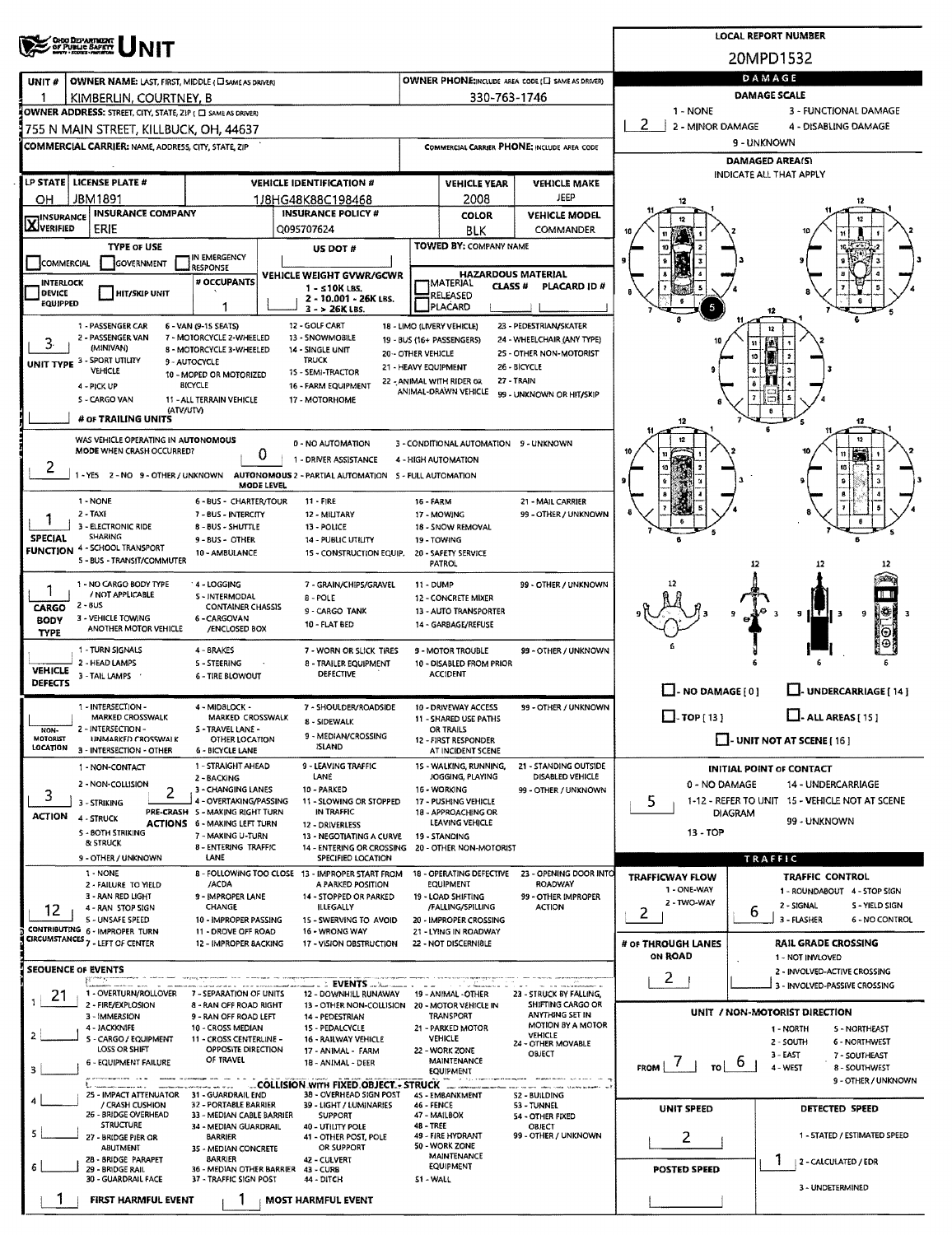|                                     | <b>CHOO DEPARTMENT</b><br>OF PUBLIC BAFETY<br><b>NIT</b>           |                                                                        | <b>LOCAL REPORT NUMBER</b>                                                     |                      |                                                    |                                                       |                                 |                                                |                                                              |  |  |  |  |  |
|-------------------------------------|--------------------------------------------------------------------|------------------------------------------------------------------------|--------------------------------------------------------------------------------|----------------------|----------------------------------------------------|-------------------------------------------------------|---------------------------------|------------------------------------------------|--------------------------------------------------------------|--|--|--|--|--|
|                                     |                                                                    |                                                                        | 20MPD1532                                                                      |                      |                                                    |                                                       |                                 |                                                |                                                              |  |  |  |  |  |
| UNIT#                               | OWNER NAME: LAST, FIRST, MIDDLE (C) SAME AS DRIVERY                |                                                                        | DAMAGE<br><b>DAMAGE SCALE</b>                                                  |                      |                                                    |                                                       |                                 |                                                |                                                              |  |  |  |  |  |
| 2                                   | BOLEY, CARL, G                                                     |                                                                        |                                                                                |                      | 330-231-7143                                       |                                                       |                                 |                                                |                                                              |  |  |  |  |  |
|                                     | OWNER ADDRESS: STREET, CITY, STATE, ZIP ( C) SAME AS DRIVERY       |                                                                        |                                                                                |                      |                                                    |                                                       | 1 - NONE<br>∣ 2                 |                                                | 3 - FUNCTIONAL DAMAGE<br>4 - DISABLING DAMAGE                |  |  |  |  |  |
|                                     | 863 MASSILLON ROAD LOT 27, MILLERSBURG, OH, 44654                  |                                                                        |                                                                                |                      |                                                    |                                                       | 2 - MINOR DAMAGE<br>9 - UNKNOWN |                                                |                                                              |  |  |  |  |  |
|                                     | <b>COMMERCIAL CARRIER: NAME, ADDRESS, CITY, STATE, ZIP</b>         |                                                                        |                                                                                |                      |                                                    | COMMERCIAL CARRIER PHONE: INCLUDE AREA CODE           | <b>DAMAGED AREA(S)</b>          |                                                |                                                              |  |  |  |  |  |
|                                     | LP STATE LICENSE PLATE #                                           |                                                                        | <b>VEHICLE IDENTIFICATION #</b>                                                |                      | <b>VEHICLE YEAR</b>                                | <b>VEHICLE MAKE</b>                                   | INDICATE ALL THAT APPLY         |                                                |                                                              |  |  |  |  |  |
| ОН                                  | <b>HVM6367</b>                                                     |                                                                        | 1FTCR10A9VPA8446                                                               |                      | 1997                                               | FORD                                                  | 12                              |                                                | 12                                                           |  |  |  |  |  |
| <b>X</b> INSURANCE                  | <b>INSURANCE COMPANY</b>                                           |                                                                        | <b>INSURANCE POLICY #</b>                                                      |                      | <b>COLOR</b>                                       | <b>VEHICLE MODEL</b>                                  |                                 |                                                |                                                              |  |  |  |  |  |
|                                     | <b>HOME OWNERS</b>                                                 |                                                                        | 50-319-238-00                                                                  |                      | RED                                                | <b>RANGER</b>                                         |                                 |                                                |                                                              |  |  |  |  |  |
|                                     | <b>TYPE or USE</b>                                                 | IN EMERGENCY                                                           | US DOT #                                                                       |                      | TOWED BY: COMPANY NAME                             |                                                       |                                 |                                                |                                                              |  |  |  |  |  |
| COMMERCIAL                          | GOVERNMENT                                                         | <b>RESPONSE</b>                                                        | VEHICLE WEIGHT GVWR/GCWR                                                       |                      |                                                    | <b>HAZARDOUS MATERIAL</b>                             |                                 |                                                |                                                              |  |  |  |  |  |
| INTERLOCK<br><b>DEVICE</b>          | <b>HIT/SKIP UNIT</b>                                               | # OCCUPANTS                                                            | 1 - ≤10K LBS.<br>2 - 10.001 - 26K LBS.                                         |                      | <b>JMATERIAL</b><br>CLASS <sup>#</sup><br>RELEASED | PLACARD ID#                                           |                                 |                                                |                                                              |  |  |  |  |  |
| <b>EQUIPPED</b>                     |                                                                    |                                                                        | $3 - 26K$ LBS.                                                                 |                      | PLACARD                                            |                                                       |                                 |                                                |                                                              |  |  |  |  |  |
|                                     | 1 - PASSENGER CAR<br>2 - PASSENGER VAN                             | 6 - VAN (9-15 SEATS)<br>7 - MOTORCYCLE 2-WHEELED                       | 12 - GOLF CART<br>13 - SNOWMOBILE                                              |                      | 18 - LIMO (LIVERY VEHICLE)                         | 23 - PEDESTRIAN/SKATER                                |                                 | 12                                             |                                                              |  |  |  |  |  |
| 4                                   | (MINIVAN)                                                          | 8 - MOTORCYCLE 3-WHEELED                                               | <b>14 - SINGLE UNIT</b>                                                        | 20 - OTHER VEHICLE   | 19 - BUS (16+ PASSENGERS)                          | 24 - WHEELCHAIR (ANY TYPE)<br>25 - OTHER NON-MOTORIST | 10                              | n<br>to                                        |                                                              |  |  |  |  |  |
|                                     | UNIT TYPE 3 - SPORT UTILITY<br>VEHICLE                             | 9 - AUTOCYCLE<br>10 - MOPED OR MOTORIZED                               | <b>TRUCK</b><br>15 - SEMI-TRACTOR                                              | 21 - HEAVY EQUIPMENT |                                                    | 26 - BICYCLE                                          |                                 |                                                |                                                              |  |  |  |  |  |
|                                     | 4 - PICK UP                                                        | <b>BICYCLE</b>                                                         | 16 - FARM EQUIPMENT                                                            |                      | 22 - ANIMAL WITH RIDER OR<br>ANIMAL-DRAWN VEHICLE  | 27 - TRAIN<br>99 - UNKNOWN OR HIT/SKIP                |                                 |                                                |                                                              |  |  |  |  |  |
|                                     | <b>S-CARGO VAN</b><br>(ATV/UTV)                                    | 11 - ALL TERRAIN VEHICLE                                               | 17 - MOTORHOME                                                                 |                      |                                                    |                                                       |                                 |                                                |                                                              |  |  |  |  |  |
|                                     | # OF TRAILING UNITS                                                |                                                                        |                                                                                |                      |                                                    |                                                       | 12                              |                                                | 12                                                           |  |  |  |  |  |
|                                     | WAS VEHICLE OPERATING IN AUTONOMOUS<br>MODE WHEN CRASH OCCURRED?   |                                                                        | 0 - NO AUTOMATION<br>0                                                         |                      | 3 - CONDITIONAL AUTOMATION 9 - UNKNOWN             |                                                       | 12                              |                                                | 12                                                           |  |  |  |  |  |
| 2                                   | 1 - YES 2 - NO 9 - OTHER / UNKNOWN                                 |                                                                        | 1 - DRIVER ASSISTANCE<br>AUTONOMOUS 2 - PARTIAL AUTOMATION 5 - FULL AUTOMATION |                      | 4 - HIGH AUTOMATION                                |                                                       |                                 |                                                |                                                              |  |  |  |  |  |
|                                     |                                                                    |                                                                        | MODE LEVEL                                                                     |                      |                                                    |                                                       |                                 |                                                |                                                              |  |  |  |  |  |
|                                     | 1 - NONE<br>$2 - TAXI$                                             | 6 - BUS - CHARTER/TOUR<br>7 - BUS - INTERCITY                          | 11 - FIRE<br>12 - MILITARY                                                     | <b>16 - FARM</b>     | 17 - MOWING                                        | 21 - MAIL CARRIER<br>99 - OTHER / UNKNOWN             |                                 |                                                |                                                              |  |  |  |  |  |
|                                     | 3 - ELECTRONIC RIDE                                                | 8 - BUS - SHUTTLE                                                      | 13 - POLICE                                                                    |                      | 18 - SNOW REMOVAL                                  |                                                       |                                 |                                                |                                                              |  |  |  |  |  |
| SPECIAL<br><b>FUNCTION</b>          | SHARING<br>4 - SCHOOL TRANSPORT                                    | 9 - BUS - OTHER<br>10 - AMBULANCE                                      | <b>14 - PUBLIC UTILITY</b><br>15 - CONSTRUCTION EQUIP.                         |                      | 19 - TOWING<br>20 - SAFETY SERVICE                 |                                                       |                                 |                                                |                                                              |  |  |  |  |  |
|                                     | S - BUS - TRANSIT/COMMUTER                                         |                                                                        |                                                                                |                      | PATROL                                             |                                                       |                                 | 12                                             |                                                              |  |  |  |  |  |
|                                     | 1 - NO CARGO BODY TYPE                                             | 4 - LOGGING                                                            | 7 - GRAIN/CHIPS/GRAVEL                                                         | 11 - DUMP            |                                                    | 99 - OTHER / UNKNOWN                                  |                                 |                                                |                                                              |  |  |  |  |  |
| CARGO                               | / NOT APPLICABLE<br>2 - BUS                                        | 5 INTERMODAL<br><b>CONTAINER CHASSIS</b>                               | <b>B-POLE</b><br>9 - CARGO TANK                                                |                      | 12 - CONCRETE MIXER<br>13 - AUTO TRANSPORTER       |                                                       |                                 |                                                |                                                              |  |  |  |  |  |
| <b>BODY</b>                         | 3 - VEHICLE TOWING<br>ANOTHER MOTOR VEHICLE                        | 6 - CARGOVAN<br>/ENCLOSED BOX                                          | <b>10 - FLAT BED</b>                                                           |                      | 14 - GARBAGE/REFUSE                                |                                                       |                                 |                                                | N₩<br>9<br>-3                                                |  |  |  |  |  |
| TYPE                                | 1 - TURN SIGNALS                                                   | 4 - BRAKES                                                             |                                                                                |                      |                                                    | 99 - OTHER / UNKNOWN                                  |                                 |                                                | Θ                                                            |  |  |  |  |  |
| <b>VEHICLE</b>                      | 2 - HEAD LAMPS                                                     | S - STEERING                                                           | 7 - WORN OR SLICK TIRES<br>8 - TRAILER EQUIPMENT                               |                      | 9 - MOTOR TROUBLE<br>10 - DISABLED FROM PRIOR      |                                                       |                                 |                                                |                                                              |  |  |  |  |  |
| <b>DEFECTS</b>                      | 3 - TAIL LAMPS                                                     | <b>6 - TIRE BLOWOUT</b>                                                | DEFECTIVE                                                                      |                      | <b>ACCIDENT</b>                                    |                                                       |                                 |                                                |                                                              |  |  |  |  |  |
|                                     | 1 - INTERSECTION -                                                 | 4 - MIDBLOCK -                                                         | 7 - SHOULDER/ROADSIDE                                                          |                      | 10 - DRIVEWAY ACCESS                               | 99 - OTHER / UNKNOWN                                  | $\Box$ - NO DAMAGE [ 0 ]        |                                                | UNDERCARRIAGE [ 14 ]                                         |  |  |  |  |  |
|                                     | MARKED CROSSWALK<br><b>2 - INTERSECTION -</b>                      | MARKED CROSSWALK                                                       | <b>B - SIDEWALK</b>                                                            |                      | 11 - SHARED USE PATHS                              |                                                       | $\Box$ -TOP[13]                 |                                                | $\Box$ - ALL AREAS [ 15 ]                                    |  |  |  |  |  |
| NON-<br><b>MDTORIST</b><br>LOCATION | <b>LINMARKED CROSSWALK</b>                                         | S-TRAVEL LANE -<br>OTHER LOCATION                                      | 9 - MEDIAN/CROSSING<br><b>ISLAND</b>                                           |                      | OR TRAILS<br>12 - FIRST RESPONDER                  |                                                       | $\Box$ - UNIT NOT AT SCENE [16] |                                                |                                                              |  |  |  |  |  |
|                                     | 3 - INTERSECTION - OTHER<br>1 - NON-CONTACT                        | 6 - BICYCLE LANE<br>1 - STRAIGHT AHEAD                                 | 9 - LEAVING TRAFFIC                                                            |                      | AT INCIDENT SCENE<br>15 - WALKING, RUNNING,        | 21 - STANDING OUTSIDE                                 |                                 |                                                |                                                              |  |  |  |  |  |
|                                     | 2 - NON-COLLISION                                                  | 2 - BACKING                                                            | LANE                                                                           |                      | JOGGING, PLAYING                                   | DISABLED VEHICLE                                      | 0 - NO DAMAGE                   |                                                | <b>INITIAL POINT OF CONTACT</b><br>14 - UNDERCARRIAGE        |  |  |  |  |  |
| 4                                   | 10<br>3 - STRIKING                                                 | 3 - CHANGING LANES<br>4 - OVERTAKING/PASSING                           | 10 - PARKED<br>11 - SLOWING OR STOPPED                                         |                      | 16 - WORKING<br>17 - PUSHING VEHICLE               | 99 - OTHER / UNKNOWN                                  | 5                               | 1-12 - REFER TO UNIT 15 - VEHICLE NOT AT SCENE |                                                              |  |  |  |  |  |
| <b>ACTION</b>                       | 4 - STRUCK                                                         | PRE-CRASH 5 - MAKING RIGHT TURN<br><b>ACTIONS 6 - MAKING LEFT TURN</b> | IN TRAFFIC<br>12 - DRIVERLESS                                                  |                      | 18 - APPROACHING OR<br>LEAVING VEHICLE             |                                                       |                                 | DIAGRAM                                        | 99 - UNKNOWN                                                 |  |  |  |  |  |
|                                     | S - BOTH STRIKING<br>& STRUCK                                      | 7 - MAKING U-TURN                                                      | 13 - NEGOTIATING A CURVE                                                       |                      | 19 - STANDING                                      |                                                       | 13 - TOP                        |                                                |                                                              |  |  |  |  |  |
|                                     | 9 - OTHER / UNKNOWN                                                | <b>B-ENTERING TRAFFIC</b><br>LANE                                      | 14 - ENTERING OR CROSSING<br>SPECIFIED LOCATION                                |                      | 20 - OTHER NON-MOTORIST                            |                                                       |                                 | TRAFFIC                                        |                                                              |  |  |  |  |  |
|                                     | 1 - NONE<br>2 - FAILURE TO YIELD                                   | /ACDA                                                                  | 8 - FOLLOWING TOO CLOSE 13 - IMPROPER START FROM<br>A PARKED POSITION          |                      | <b>1B - OPERATING DEFECTIVE</b><br>EQUIPMENT       | 23 - OPENING DOOR INTO<br><b>ROADWAY</b>              | <b>TRAFFICWAY FLOW</b>          |                                                | <b>TRAFFIC CONTROL</b>                                       |  |  |  |  |  |
|                                     | 3 - RAN RED LIGHT                                                  | 9 - IMPROPER LANE                                                      | 14 - STOPPED OR PARKED                                                         |                      | 19 - LOAD SHIFTING                                 | 99 - OTHER IMPROPER                                   | 1 - ONE WAY<br>2 - TWO-WAY      |                                                | 1 - ROUNDABOUT 4 - STOP SIGN<br>2 - SIGNAL<br>S - YIELD SIGN |  |  |  |  |  |
|                                     | 4 - RAN STOP SIGN<br>5 - UNSAFE SPEED                              | CHANGE<br>10 - IMPROPER PASSING                                        | <b>ILLEGALLY</b><br>15 - SWERVING TO AVOID                                     |                      | /FALLING/SPILLING<br>20 - IMPROPER CROSSING        | <b>ACTION</b>                                         | 2                               | ь                                              | 3 - FLASHER<br>6 - NO CONTROL                                |  |  |  |  |  |
|                                     | CONTRIBUTING 6 - IMPROPER TURN<br>CIRCUMSTANCES 7 - LEFT OF CENTER | 11 - DROVE OFF ROAD<br>12 - IMPROPER BACKING                           | 16 - WRONG WAY<br>17 - VISION OBSTRUCTION                                      |                      | 21 - LYING IN ROADWAY<br>22 - NOT DISCERNIBLE      |                                                       | # OF THROUGH LANES              |                                                | RAIL GRADE CROSSING                                          |  |  |  |  |  |
|                                     |                                                                    |                                                                        |                                                                                |                      |                                                    |                                                       | <b>ON ROAD</b>                  |                                                | 1 - NOT INVLOVED                                             |  |  |  |  |  |
|                                     | <b>SEQUENCE OF EVENTS</b>                                          |                                                                        | EVENTS                                                                         |                      |                                                    |                                                       | $2^{\circ}$                     |                                                | 2 - INVOLVED-ACTIVE CROSSING                                 |  |  |  |  |  |
| -20                                 | kasõnn aast 1.<br>1 - OVERTURN/ROLLOVER                            | 7 - SEPARATION OF UNITS                                                | 12 - DOWNHILL RUNAWAY                                                          |                      | 19 - ANIMAL -OTHER                                 | 23 - STRUCK BY FALLING,                               |                                 |                                                | 3 - INVOLVED-PASSIVE CROSSING                                |  |  |  |  |  |
|                                     | 2 - FIRE/EXPLOSION<br>3 - IMMERSION                                | <b>B-RAN OFF ROAD RIGHT</b><br>9 - RAN OFF ROAD LEFT                   | 13 - OTHER NON-COLLISION 20 - MOTOR VEHICLE IN<br>14 - PEDESTRIAN              |                      | TRANSPORT                                          | SHIFTING CARGO OR<br>ANYTHING SET IN                  |                                 |                                                | UNIT / NON-MOTORIST DIRECTION                                |  |  |  |  |  |
| $\overline{z}$                      | 4 - JACKKNIFE<br>S - CARGO / EQUIPMENT                             | 10 - CROSS MEDIAN<br>11 - CROSS CENTERLINE -                           | 15 - PEDALCYCLE<br>16 - RAILWAY VEHICLE                                        |                      | 21 - PARKED MOTOR<br>VEHICLE                       | <b>MOTION BY A MOTOR</b><br><b>VEHICLE</b>            |                                 |                                                | 1 - NORTH<br>S - NORTHEAST<br>2 - SOUTH<br>6 - NORTHWEST     |  |  |  |  |  |
|                                     | <b>LOSS OR SHIFT</b>                                               | OPPOSITE DIRECTION<br>OF TRAVEL                                        | 17 - ANIMAL - FARM                                                             |                      | 22 - WORK ZONE<br>MAINTENANCE                      | 24 - OTHER MOVABLE<br>OBJECT                          |                                 |                                                | 3 - EAST<br>7 - SOUTHEAST                                    |  |  |  |  |  |
| 3                                   | <b>6 - EQUIPMENT FAILURE</b>                                       |                                                                        | 18 - ANIMAL - DEER                                                             |                      | <b>EQUIPMENT</b>                                   |                                                       | FROM $ 2 + 70 $                 |                                                | 4 - WEST<br><b>B-SOUTHWEST</b><br>9 - OTHER / UNKNOWN        |  |  |  |  |  |
|                                     | 25 - IMPACT ATTENUATOR 31 - GUARDRAIL END                          |                                                                        | COLLISION WITH FIXED OBJECT - STRUCK -<br>38 - OVERHEAD SIGN POST              |                      | 45 - EMBANKMENT                                    | <b>S2 - BUILDING</b>                                  |                                 |                                                |                                                              |  |  |  |  |  |
|                                     | / CRASH CUSHION<br>26 - BRIDGE OVERHEAD                            | 32 - PORTABLE BARRIER<br>33 - MEDIAN CABLE BARRIER                     | 39 - LIGHT / LUMINARIES<br><b>SUPPORT</b>                                      | 46 - FENCE           | 47 - MAILBOX                                       | 53 - TUNNEL<br><b>54 - OTHER FIXED</b>                | <b>UNIT SPEED</b>               |                                                | DETECTED SPEED                                               |  |  |  |  |  |
| 5.                                  | STRUCTURE<br>27 - BRIDGE PIER OR                                   | 34 - MEDIAN GUARDRAIL<br><b>BARRIER</b>                                | 40 - UTILITY POLE<br>41 - OTHER POST, POLE                                     | 48 - TREE            | 49 - FIRE HYDRANT                                  | OBJECT<br>99 - OTHER / UNKNOWN                        | 0                               |                                                | 1 - STATED / ESTIMATED SPEED                                 |  |  |  |  |  |
|                                     | ABUTMENT                                                           | 3S - MEDIAN CONCRETE                                                   | OR SUPPORT                                                                     |                      | 50 - WORK ZONE<br><b>MAINTENANCE</b>               |                                                       |                                 |                                                |                                                              |  |  |  |  |  |
|                                     | 2B - BRIDGE PARAPET<br>29 - BRIDGE RAIL                            | <b>BARRIER</b>                                                         | 42 - CULVERT<br>36 - MEDIAN OTHER BARRIER 43 - CURB                            |                      | <b>EQUIPMENT</b>                                   |                                                       | <b>POSTED SPEED</b>             | 1                                              | 2 - CALCULATED / EDR                                         |  |  |  |  |  |
|                                     | 30 - GUARDRAIL FACE                                                | 37 - TRAFFIC SIGN POST                                                 | 44 - DITCH                                                                     | <b>51 - WALL</b>     |                                                    |                                                       |                                 |                                                | 3 - UNDETERMINED                                             |  |  |  |  |  |
|                                     | FIRST HARMFUL EVENT                                                |                                                                        | <b>MOST HARMFUL EVENT</b>                                                      |                      |                                                    |                                                       |                                 |                                                |                                                              |  |  |  |  |  |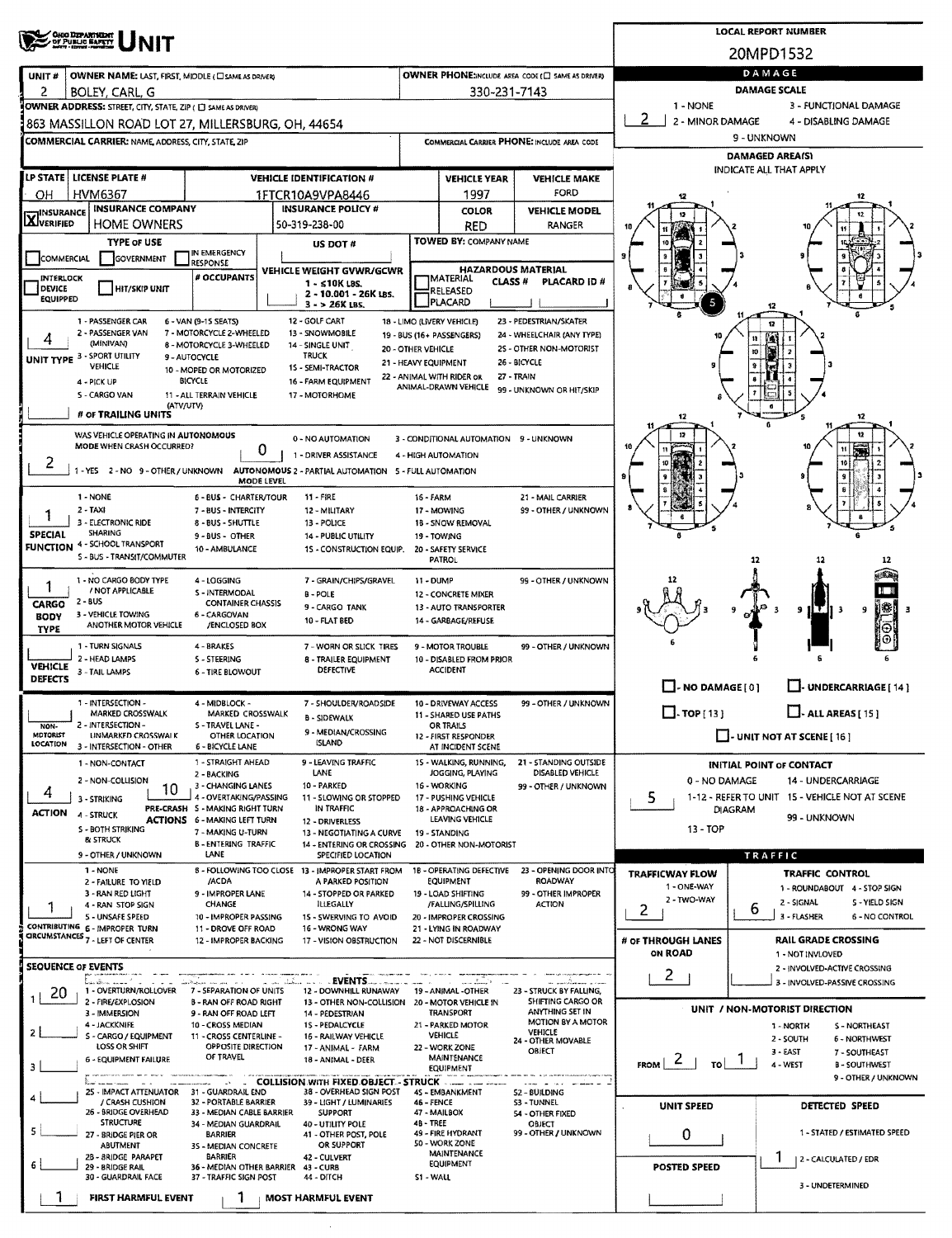|                                                        | <b>WEST MOTORIST / NON-MOTORIST</b>                                                                                               |                                                                                                                |                                      |                                                                                                 |                        |                                                      |               |                                                                         | <b>LOCAL REPORT NUMBER</b><br>20MPD1532            |                                                                                            |                                                                                 |                                                                                                 |                                                           |                    |                                                                                  |  |  |  |  |  |  |
|--------------------------------------------------------|-----------------------------------------------------------------------------------------------------------------------------------|----------------------------------------------------------------------------------------------------------------|--------------------------------------|-------------------------------------------------------------------------------------------------|------------------------|------------------------------------------------------|---------------|-------------------------------------------------------------------------|----------------------------------------------------|--------------------------------------------------------------------------------------------|---------------------------------------------------------------------------------|-------------------------------------------------------------------------------------------------|-----------------------------------------------------------|--------------------|----------------------------------------------------------------------------------|--|--|--|--|--|--|
| UNIT <sub>#</sub>                                      | NAME: LAST, FIRST, MIDDLE                                                                                                         |                                                                                                                |                                      |                                                                                                 |                        |                                                      |               |                                                                         |                                                    |                                                                                            | DATE OF BIRTH                                                                   | AGE<br><b>GENDER</b>                                                                            |                                                           |                    |                                                                                  |  |  |  |  |  |  |
|                                                        | TROYER, BRENNAH, B                                                                                                                |                                                                                                                |                                      |                                                                                                 |                        |                                                      |               |                                                                         |                                                    |                                                                                            | 06/24/2003                                                                      |                                                                                                 |                                                           | 17                 | F                                                                                |  |  |  |  |  |  |
|                                                        | ADDRESS: STREET, CITY, STATE, ZIP                                                                                                 |                                                                                                                |                                      |                                                                                                 |                        |                                                      |               |                                                                         |                                                    |                                                                                            | <b>CONTACT PHONE - INCLUDE AREA CODE</b>                                        |                                                                                                 |                                                           |                    | <b>TRAPPED</b><br>1<br>RESULTS SELECT UP TO 4<br><b>GENDER</b><br><b>TRAPPED</b> |  |  |  |  |  |  |
| <b>DTORI</b>                                           | 755 N MAIN STREET, KILLBUCK, OH, 44637                                                                                            |                                                                                                                |                                      |                                                                                                 |                        |                                                      |               |                                                                         |                                                    |                                                                                            | 330-763-1746                                                                    |                                                                                                 |                                                           |                    |                                                                                  |  |  |  |  |  |  |
| INJURIES INJURED                                       | <b>TAKEN</b>                                                                                                                      | <b>SAFETY EQUIPMENT</b><br><b>EMS AGENCY (NAME)</b><br>INJURED TAKEN TO: MEDICAL FACILITY (NAME, CITY)<br>USED |                                      |                                                                                                 |                        |                                                      |               |                                                                         |                                                    | <b>IDOT-COMPLIANT</b>                                                                      | <b>SEATING</b><br>POSITION                                                      |                                                                                                 | AIR BAG USAGE                                             | <b>EJECTION</b>    |                                                                                  |  |  |  |  |  |  |
| 5                                                      | BY<br>111                                                                                                                         | 4                                                                                                              |                                      |                                                                                                 |                        |                                                      |               |                                                                         |                                                    | MC HELMET<br>1<br>ı                                                                        |                                                                                 |                                                                                                 |                                                           | 1                  |                                                                                  |  |  |  |  |  |  |
| <b>M-NON/ ISBOIO</b>                                   | LOCAL<br>OL STATE OPERATOR LICENSE NUMBER<br><b>OFFENSE CHARGED</b><br>CODE                                                       |                                                                                                                |                                      |                                                                                                 |                        |                                                      |               | OFFENSE DESCRIPTION                                                     |                                                    | <b>CITATION NUMBER</b>                                                                     |                                                                                 |                                                                                                 |                                                           |                    |                                                                                  |  |  |  |  |  |  |
| OН                                                     | VA121005                                                                                                                          |                                                                                                                |                                      |                                                                                                 |                        |                                                      |               |                                                                         | ALCOHOL TEST                                       |                                                                                            |                                                                                 |                                                                                                 | <b>DRUG TEST(S)</b>                                       |                    |                                                                                  |  |  |  |  |  |  |
| <b>OL CLASS</b>                                        | <b>ENDORSEMENT</b>                                                                                                                | <b>RESTRICTION SELECT UP TO 3</b>                                                                              | <b>DRIVER</b>                        | ALCOHOL / DRUG SUSPECTED<br><b>CONDITION</b><br><b>DISTRACTED</b><br>MARUUANA<br>ALCOHOL        |                        |                                                      |               | <b>STATUS</b>                                                           | <b>TYPE</b>                                        | VALUE                                                                                      | <b>STATUS</b>                                                                   | <b>TYPE</b>                                                                                     |                                                           |                    |                                                                                  |  |  |  |  |  |  |
| 4                                                      |                                                                                                                                   | $BY_1$                                                                                                         |                                      |                                                                                                 | 1<br><b>OTHER DRUG</b> |                                                      |               | 1                                                                       | 1                                                  |                                                                                            | 1                                                                               |                                                                                                 |                                                           |                    |                                                                                  |  |  |  |  |  |  |
| UNIT #                                                 | NAME: LAST, FIRST, MIDDLE                                                                                                         |                                                                                                                |                                      |                                                                                                 |                        |                                                      |               |                                                                         |                                                    |                                                                                            | DATE OF BIRTH                                                                   |                                                                                                 |                                                           | AGE                |                                                                                  |  |  |  |  |  |  |
|                                                        |                                                                                                                                   |                                                                                                                |                                      |                                                                                                 |                        |                                                      |               |                                                                         |                                                    |                                                                                            |                                                                                 |                                                                                                 |                                                           |                    |                                                                                  |  |  |  |  |  |  |
|                                                        | <b>ADDRESS: STREET, CITY, STATE, ZIP</b>                                                                                          |                                                                                                                |                                      |                                                                                                 |                        |                                                      |               |                                                                         |                                                    |                                                                                            | <b>CONTACT PHONE - INCLUDE AREA CODE</b>                                        |                                                                                                 |                                                           |                    |                                                                                  |  |  |  |  |  |  |
| MOTORIST / NON-MOTOR<br>INJURIES   INJURED             |                                                                                                                                   | <b>EMS AGENCY (NAME)</b>                                                                                       |                                      |                                                                                                 |                        | <b>INJURED TAKEN TO: MEDICAL FACIUTY (NAME CITY)</b> |               | SAFETY EQUIPMENT                                                        |                                                    |                                                                                            | <b>SEATING</b>                                                                  |                                                                                                 | AIR BAG USAGE                                             | <b>EJECTION</b>    |                                                                                  |  |  |  |  |  |  |
|                                                        | TAKEN<br>BY                                                                                                                       |                                                                                                                |                                      |                                                                                                 |                        |                                                      | <b>USED</b>   |                                                                         | <b>IDOT-COMPLIANT</b><br>IMC HELMET                | POSITION                                                                                   |                                                                                 |                                                                                                 |                                                           |                    |                                                                                  |  |  |  |  |  |  |
| <b>OL STATE</b>                                        |                                                                                                                                   | <b>OPERATOR LICENSE NUMBER</b>                                                                                 |                                      |                                                                                                 | <b>OFFENSE CHARGED</b> |                                                      | LOCAL         | <b>OFFENSE DESCRIPTION</b>                                              |                                                    |                                                                                            |                                                                                 |                                                                                                 | <b>CITATION NUMBER</b>                                    |                    |                                                                                  |  |  |  |  |  |  |
|                                                        |                                                                                                                                   |                                                                                                                |                                      |                                                                                                 |                        |                                                      | CODE          |                                                                         |                                                    |                                                                                            |                                                                                 |                                                                                                 |                                                           |                    |                                                                                  |  |  |  |  |  |  |
| OL CLASS                                               | <b>ENDORSEMENT</b>                                                                                                                | <b>RESTRICTION SELECT UP TO 3</b>                                                                              | <b>DRIVER</b>                        |                                                                                                 |                        | ALCOHOL / DRUG SUSPECTED                             |               | <b>CONDITION</b>                                                        |                                                    | <b>ALCOHOL TEST</b>                                                                        |                                                                                 | <b>DRUG TEST(S)</b>                                                                             |                                                           |                    |                                                                                  |  |  |  |  |  |  |
|                                                        |                                                                                                                                   |                                                                                                                | BY                                   | <b>DISTRACTED</b>                                                                               | ALCOHOL                | MARUUANA                                             |               |                                                                         | <b>STATUS</b>                                      | <b>TYPE</b>                                                                                | VALUE                                                                           | <b>STATUS</b>                                                                                   | <b>TYPE</b>                                               |                    | RESULTS SELECT UP TO 4                                                           |  |  |  |  |  |  |
| UNIT #                                                 |                                                                                                                                   |                                                                                                                |                                      |                                                                                                 | <b>OTHER DRUG</b>      |                                                      |               |                                                                         |                                                    |                                                                                            |                                                                                 |                                                                                                 |                                                           |                    |                                                                                  |  |  |  |  |  |  |
|                                                        | NAME: LAST, FIRST, MIDDLE                                                                                                         |                                                                                                                |                                      |                                                                                                 |                        |                                                      |               |                                                                         |                                                    |                                                                                            | DATE OF BIRTH                                                                   |                                                                                                 |                                                           | AGE                | <b>GENDER</b>                                                                    |  |  |  |  |  |  |
|                                                        | <b>ADDRESS: STREET, CITY, STATE, ZIP</b>                                                                                          |                                                                                                                |                                      |                                                                                                 |                        |                                                      |               |                                                                         |                                                    |                                                                                            | <b>CONTACT PHONE - INCLUDE AREA CODE</b>                                        |                                                                                                 |                                                           |                    |                                                                                  |  |  |  |  |  |  |
|                                                        |                                                                                                                                   |                                                                                                                |                                      |                                                                                                 |                        |                                                      |               |                                                                         |                                                    |                                                                                            |                                                                                 |                                                                                                 |                                                           |                    |                                                                                  |  |  |  |  |  |  |
|                                                        | INJURIES INJURED<br>SAFETY EQUIPMENT<br>INJURED TAKEN TO: MEDICAL FACILITY (NAME CITY)<br><b>EMS AGENCY (NAME)</b><br><b>USED</b> |                                                                                                                |                                      |                                                                                                 |                        |                                                      |               |                                                                         |                                                    | DOT-Compliant                                                                              | SEATING<br><b>POSITION</b>                                                      |                                                                                                 | AIR BAG USAGE                                             |                    | <b>EJECTION TRAPPED</b>                                                          |  |  |  |  |  |  |
|                                                        | <b>TAKEN</b><br>B٧                                                                                                                |                                                                                                                |                                      |                                                                                                 |                        |                                                      |               |                                                                         | <b>JMC HELMET</b>                                  |                                                                                            |                                                                                 |                                                                                                 |                                                           |                    |                                                                                  |  |  |  |  |  |  |
| <b>CTORIST / NON-MOTORIST</b>                          |                                                                                                                                   | OL STATE OPERATOR LICENSE NUMBER                                                                               |                                      |                                                                                                 | <b>OFFENSE CHARGED</b> |                                                      | LOCAL<br>CODE | OFFENSE DESCRIPTION                                                     |                                                    |                                                                                            |                                                                                 |                                                                                                 | <b>CITATION NUMBER</b>                                    |                    |                                                                                  |  |  |  |  |  |  |
| ä,                                                     | <b>ENDORSEMENT</b>                                                                                                                |                                                                                                                |                                      |                                                                                                 |                        |                                                      |               |                                                                         |                                                    |                                                                                            |                                                                                 |                                                                                                 |                                                           |                    |                                                                                  |  |  |  |  |  |  |
| OL CLASS                                               |                                                                                                                                   | <b>RESTRICTION SELECT UP TO 3</b>                                                                              |                                      | ALCOHOL / DRUG SUSPECTED<br><b>DRIVER</b><br>DISTRACTED   ALCOHOL<br>MARUUANA                   |                        |                                                      |               | <b>CONDITION</b>                                                        | <b>ALCOHOL TEST</b><br><b>STATUS</b> TYPE<br>VALUE |                                                                                            |                                                                                 |                                                                                                 | <b>DRUG TEST(S)</b><br>STATUS TYPE RESULTS SELECT UP TO 4 |                    |                                                                                  |  |  |  |  |  |  |
|                                                        |                                                                                                                                   |                                                                                                                | BY                                   |                                                                                                 | <b>OTHER DRUG</b>      |                                                      |               |                                                                         |                                                    |                                                                                            |                                                                                 |                                                                                                 |                                                           |                    |                                                                                  |  |  |  |  |  |  |
|                                                        | <b>INJURIES</b>                                                                                                                   | <b>SEATING POSITION</b>                                                                                        | 1 - NOT DEPLOYED                     | AIR BAG                                                                                         |                        | OL CLASS                                             |               | OL RESTRICTION(S)                                                       |                                                    |                                                                                            | <b>DRIVER DISTRACTION</b>                                                       |                                                                                                 |                                                           | <b>TEST STATUS</b> |                                                                                  |  |  |  |  |  |  |
| 1- FATAL SALAR<br>2 - SUSPECTED SERIOUS                |                                                                                                                                   | $\mathbb{Z}$ 1 – FRONT ELEET SIDE<br>(MOTORCYCLE DRIVER)<br>2 - FRONT : MIDDLE                                 | 3 - DEPLOYED SIDE                    | 2 - DEPLOYED FRONT                                                                              |                        | 1 - CLASS A<br>2 - CLASS B                           |               | 1 - ALCOHOL INTERLOCK<br><b>DEVICE</b>                                  |                                                    |                                                                                            | <b>AT NOT DISTRACTED AT 180</b><br>- MANUALLY OPERATING AN<br><b>ELECTRONIC</b> |                                                                                                 | 1 - NONE GIVEN<br>2 - TEST REFUSED                        |                    |                                                                                  |  |  |  |  |  |  |
| INJURY<br>3 - SUSPECTED MINOR                          |                                                                                                                                   | 3 - FRONT <sup>E</sup> RIGHT SIDE<br>- SECOND - LEFT SIDE                                                      | 4-DEPLOYED BOTH<br><b>FRONT/SIDE</b> |                                                                                                 |                        | !3 - CLASS C                                         |               | 2 - CDL INTRASTATE ONLY<br>3 - CORRECTIVE LENSES<br>'4 - FARM WAIVER    |                                                    |                                                                                            | <b>COMMUNICATION DEVICE</b><br>(TEXTING, TYPING,                                |                                                                                                 | 3 - TEST GIVEN,                                           |                    | CONTAMINATED SAMPLE                                                              |  |  |  |  |  |  |
| INJURY<br>4 - POSSIBLE INJURY                          |                                                                                                                                   | (MOTORCYCLE PASSENGER)<br>5 - SECOND - MIDDLE                                                                  | 5 - NOT APPLICABLE                   | 9 - DEPLOYMENT UNKNOWN                                                                          |                        | - REGULAR CLASS<br>$(OHIO = D)$                      |               | <b>/S - EXCEPT CLASS A BUS</b><br>6 - EXCEPT CLASS A                    |                                                    |                                                                                            | <b>MAING</b>                                                                    | / UNUSABLE<br>4 - Test Given, <sup>1</sup><br>3 - TALKING ON HANDS-FREE<br><b>RESULTS KNOWN</b> |                                                           |                    |                                                                                  |  |  |  |  |  |  |
| Š - NO APPARENT INJURY                                 | 计磁子系                                                                                                                              | $\mathcal{R}$<br><b>6 - SECOND - RIGHT SIDE</b><br>17 - THIRD - LEET-SIDE                                      |                                      | '& CLASS B BUS<br>والأستعيري<br>- M/C MOPED ONLY<br>- EXCEPT TRACTOR-TRAILER<br><b>EJECTION</b> |                        |                                                      |               |                                                                         | -TALKING ON HAND-HELD                              | COMMUNICATION DEVICE.<br>5 - TEST GIVEN,<br><b>RESULTS'UNKNOWN</b><br>COMMUNICATION DEVICE |                                                                                 |                                                                                                 |                                                           |                    |                                                                                  |  |  |  |  |  |  |
|                                                        | <b>INJURIES TAKEN BY</b>                                                                                                          | (MOTORCYCLE SIDE CAR)<br>8 - THIRD - MIDDLE                                                                    | 1 - NOT LIECTED                      |                                                                                                 |                        | 6 - NO VALID OL'                                     |               | 8'- INTERMEDIATE LICENSE<br><b>RESTRICTIONS</b>                         |                                                    |                                                                                            | 5 - OTHER ACTIVITY WITH AN<br>ELECTRONIC DEVICE.                                |                                                                                                 |                                                           |                    | <b>ALCOHOL TEST TYPE</b>                                                         |  |  |  |  |  |  |
| '1 - NOT TRANSPORTED<br><b>/TREATED AT SCENE</b>       |                                                                                                                                   | 9 - THIRD - RIGHT SIDE<br>10 - SLEEPER SECTION                                                                 |                                      | 2 - PARTIALLY EJECTED<br>3 - TOTALLY EIECTED                                                    |                        | OL ENDORSEMENT                                       |               | - LEARNER'S PERMIT<br><b>RESTRICTIONS</b><br>10 - LIMITED TO DAYLIGHT   |                                                    |                                                                                            | 6 - PASSENGER<br>- OTHER DISTRACTION                                            |                                                                                                 | 1 - NONE<br>2 - BLOOD                                     |                    |                                                                                  |  |  |  |  |  |  |
| $2 - EMS$                                              |                                                                                                                                   | OF TRUCK CAB<br>11 - PASSENGER IN                                                                              | 4 - NOT APPLICABLE                   | <b>TRAPPED</b>                                                                                  |                        | H HAZMAT<br>M MOTORCYCLE                             |               | <b>ONLY</b><br>11 - LIMITED TO EMPLOYMENT,                              |                                                    |                                                                                            | <b>INSIDE THE VEHICLE</b><br><b>8 - OTHER DISTRACTION</b>                       |                                                                                                 | 3 - URINE<br>4 - BREATH                                   |                    |                                                                                  |  |  |  |  |  |  |
| 3 - POLICE<br>9.- OTHER / UNKNOWN                      |                                                                                                                                   | OTHER ENCLOSED CARGO<br>AREA (NON-TRAILING UNIT,                                                               | - NOT TRAPPED                        |                                                                                                 |                        | P - PASSENGER<br>N - TANKER                          |               | <b>112 - LIMITED - OTHER</b><br>13 - MECHANICAL DEVICÉS                 |                                                    |                                                                                            | OUTSIDE THE VEHICLE:<br>[95]OTHER / UNKNOWN [1]                                 |                                                                                                 | S - OTHER                                                 |                    |                                                                                  |  |  |  |  |  |  |
|                                                        | <b>SAFETY EQUIPMENT</b>                                                                                                           | BUS, PICK-UP WITH CAP)<br>12 - PASSENGER IN '<br>UNENCLOSED CARGO AREA                                         |                                      | <b>EXTRICATED BY</b> $\Im$<br>MECHANICAL MEANS                                                  |                        | <b>Q - MOTOR SCOOTER</b>                             |               | (SPECIAL BRAKES, HAND<br>CONTROLS, OR OTHER                             |                                                    |                                                                                            | <b>CONDITION</b><br>APPARENTLY NORMAL                                           |                                                                                                 | <b>T-NONE</b><br>$2 - 8$ LOOD                             |                    | <b>DRUG TEST TYPE</b>                                                            |  |  |  |  |  |  |
| 1 - NONE USED<br>2 - SHOULDER BELT ONLY                |                                                                                                                                   | i 13 - TRAILING UNIT<br>14 - RIDING ON VEHICLE                                                                 | 3-FREED BY                           |                                                                                                 | NON-MECHANICAL MEANS   | R - THREE-WHEEL<br><b>MOTORCYCLE</b>                 |               | <b>ADAPTIVE DEVICES)</b><br>14 - MILITARY VEHICLES ONLY                 |                                                    |                                                                                            | 2 - PHYSICAL IMPAIRMENT<br>3 - EMOTIONAL (E.G.                                  |                                                                                                 | <b>3 - URINE</b>                                          |                    |                                                                                  |  |  |  |  |  |  |
| $USED$ , .<br>3 - LAP BELT ONLY USED                   |                                                                                                                                   | <b>EXTERIOR</b><br>(NON-TRAILING UNIT)                                                                         |                                      |                                                                                                 |                        | S - SCHOOL BUS<br>it - Double & Triple               |               | <b>1S - MOTOR VEHICLES</b><br>WITHOUT AIR BRAKES<br>16 - OUTSIDE MIRROR |                                                    |                                                                                            | DEPRESSED, ANGRY.<br>DISTURBED)                                                 |                                                                                                 | 4 - OTHER                                                 |                    | <b>DRUG TEST RESULT(S)</b>                                                       |  |  |  |  |  |  |
| 4 - SHOULDER & LAP BELT<br><b>USED</b>                 | $\frac{1}{2}$                                                                                                                     | 15 - NON-MOTORIST<br>99 - OTHER / UNKNOWN                                                                      |                                      |                                                                                                 |                        | <b>TRAILERS'</b>                                     |               | 17 - PROSTHETIC AID<br>1B - OTHER                                       |                                                    | 4 - ILLNESS                                                                                | 5 - FELL ASLEEP, FAINTED,                                                       |                                                                                                 | 1 - AMPHETAMINES<br>2 - BARBITURATES                      |                    |                                                                                  |  |  |  |  |  |  |
| S - CHILD RESTRAINT SYSTEM.<br>- FORWARD FACING®       |                                                                                                                                   |                                                                                                                |                                      |                                                                                                 |                        | X - TANKER / HAZMAT                                  |               |                                                                         |                                                    |                                                                                            | <b>FATIGUED, ETC.</b> A<br><b>6 - UNDER THE INFLUENCE OF</b>                    |                                                                                                 | 5 - BENZODIAZEPINES<br>4 - CANNABINOIDS                   |                    |                                                                                  |  |  |  |  |  |  |
| 6 - CHILD RESTRAINT SÝSTEM<br>- REAR FACING            |                                                                                                                                   |                                                                                                                |                                      |                                                                                                 |                        | GENDER<br>一生 不                                       |               |                                                                         |                                                    |                                                                                            | MEDICATIONS / DRUGS /<br>ALCOHOL,                                               | 小型气                                                                                             | 5 - COCAINE<br>5 - OPIATES / OPIOIDS                      |                    |                                                                                  |  |  |  |  |  |  |
| 7 - BOOSTER SEAT<br>8 - HELMET USED                    |                                                                                                                                   |                                                                                                                |                                      |                                                                                                 |                        | F - FEMALE<br>M - MALE<br>-1987 P                    |               |                                                                         |                                                    |                                                                                            | - OTHER / UNKNOWN                                                               |                                                                                                 | 7 - OTHER<br><b>18 - NEGATIVE RESULTS</b>                 |                    |                                                                                  |  |  |  |  |  |  |
| 9 - PROTECTIVE PADS USED<br>(ELBOWS, KNEES, ETC)       |                                                                                                                                   |                                                                                                                |                                      |                                                                                                 |                        | IU - OTHER / UNKNOWN                                 |               |                                                                         |                                                    |                                                                                            |                                                                                 |                                                                                                 |                                                           |                    |                                                                                  |  |  |  |  |  |  |
| 10 - REFLECTIVE CLOTHING<br>11 - LIGHTING - PEDESTRIAN |                                                                                                                                   |                                                                                                                |                                      |                                                                                                 |                        |                                                      |               |                                                                         |                                                    |                                                                                            |                                                                                 |                                                                                                 |                                                           |                    |                                                                                  |  |  |  |  |  |  |
| / BICYCLE ONLY<br>99 - OTHER / UNKNOWN -               |                                                                                                                                   |                                                                                                                |                                      |                                                                                                 |                        |                                                      |               |                                                                         |                                                    |                                                                                            |                                                                                 | 12                                                                                              |                                                           |                    |                                                                                  |  |  |  |  |  |  |